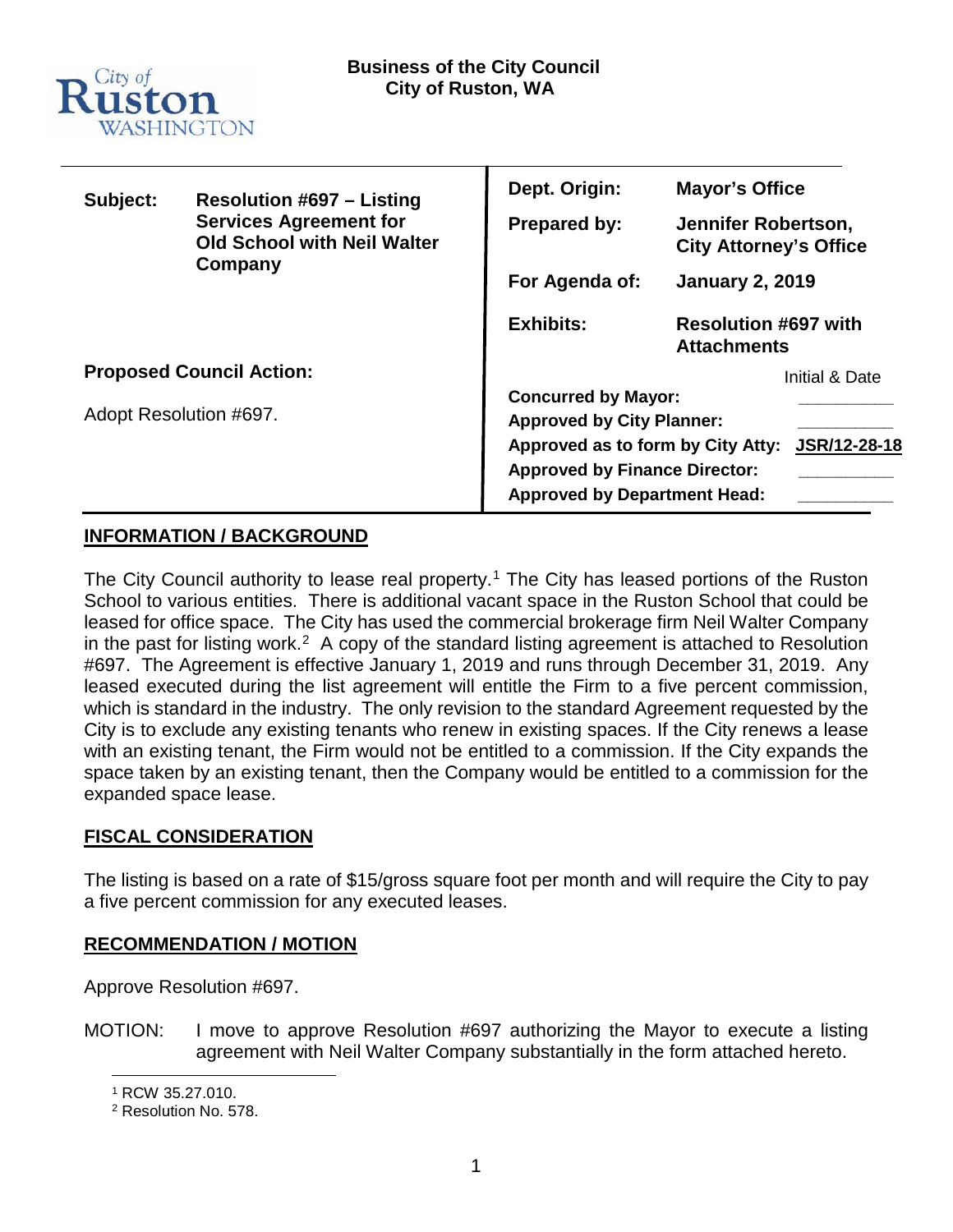#### **RESOLUTION NO. 697**

### **A RESOLUTION OF THE CITY COUNCIL OF THE CITY OF RUSTON, WASHINGTON, AUTHORIZING THE MAYOR TO EXECUTE A LISTING AGREEMENT FOR REAL ESTATE REPRESENTATIVE SERVICES FOR LEASING THE RUSTON SCHOOL WITH NEIL WALTER COMPANY.**

WHEREAS, RCW 35.27.010 provides that the City Council authority to lease real property; and

WHEREAS, the City has leased portions of the Ruston School to various entities; and

WHEREAS, there is additional vacant space in the Ruston School that could be leased for

office space; and

WHEREAS, Neil Walter Company is a commercial brokerage firm that is willing and able to provide leasing representation services to the City; and

WHEREAS, the City has successfully used Neil Walter Company in the past for these services and authorized a prior listing agreement in 2014 under Resolution No. 578; and

WHEREAS, the City Council finds it in the public interest to authorize the Mayor to execute the proposed Listing Agreement with Neil Walter Company in substantially the form that is attached to this Resolution as Exhibit "1";

## **NOW, THEREFORE, THE CITY COUNCIL OF THE CITY OF RUSTON, WASHINGTON, DOES HEREBY RESOLVE AS FOLLOWS:**

Section 1. The Mayor is hereby authorized to execute the Listing Agreement with Neil Walter Company in substantially the form that is attached to this Resolution as Exhibit "1".

 $1/1$ 

 $1/1$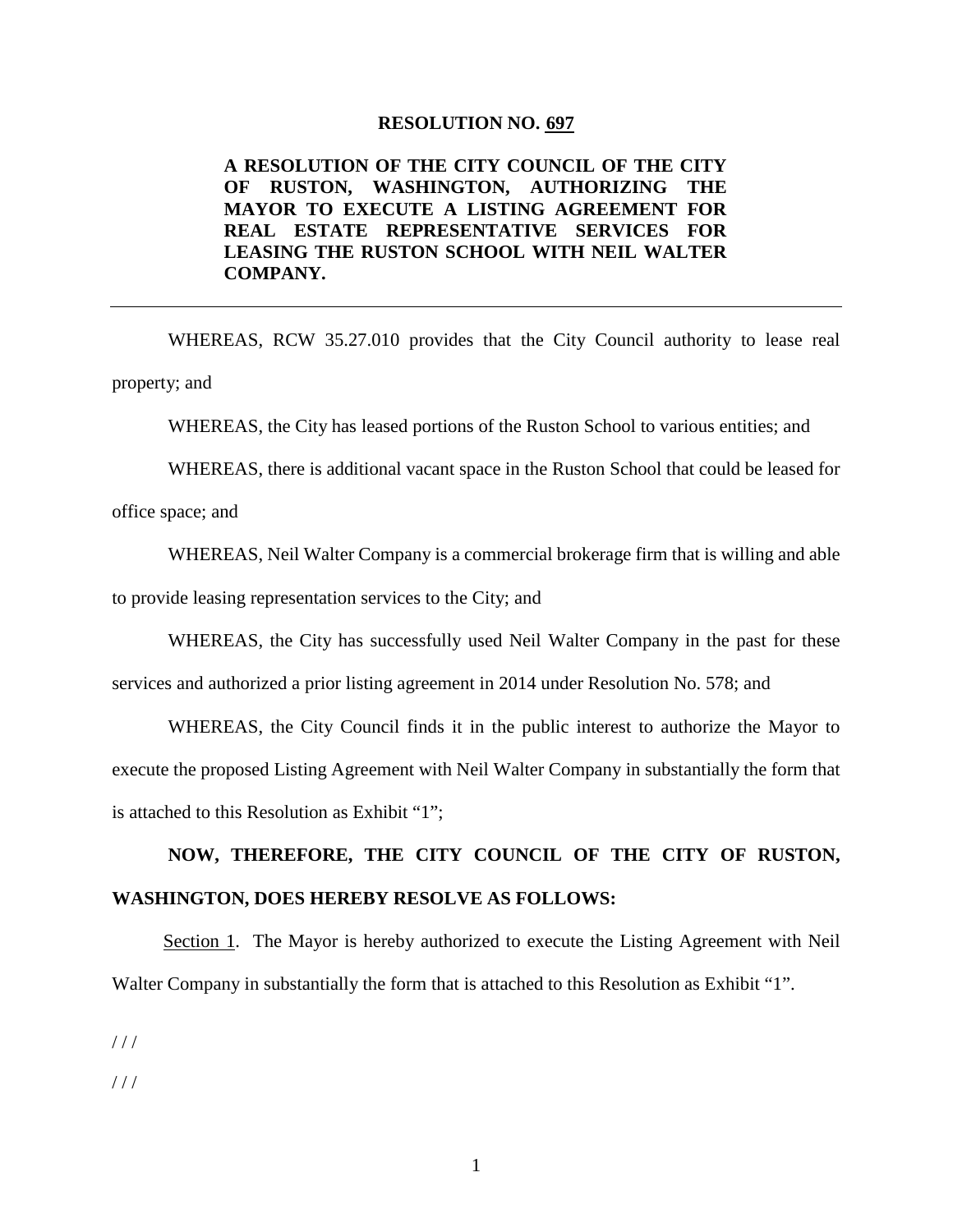RESOLVED this 2nd day of January, 2019.

APPROVED:

ATTEST/AUTHENTICATED:

Bruce Hopkins, Mayor

Judy Grams, City Clerk

FILED WITH THE CITY CLERK: PASSED BY THE CITY COUNCIL: RESOLUTION NO.: 697